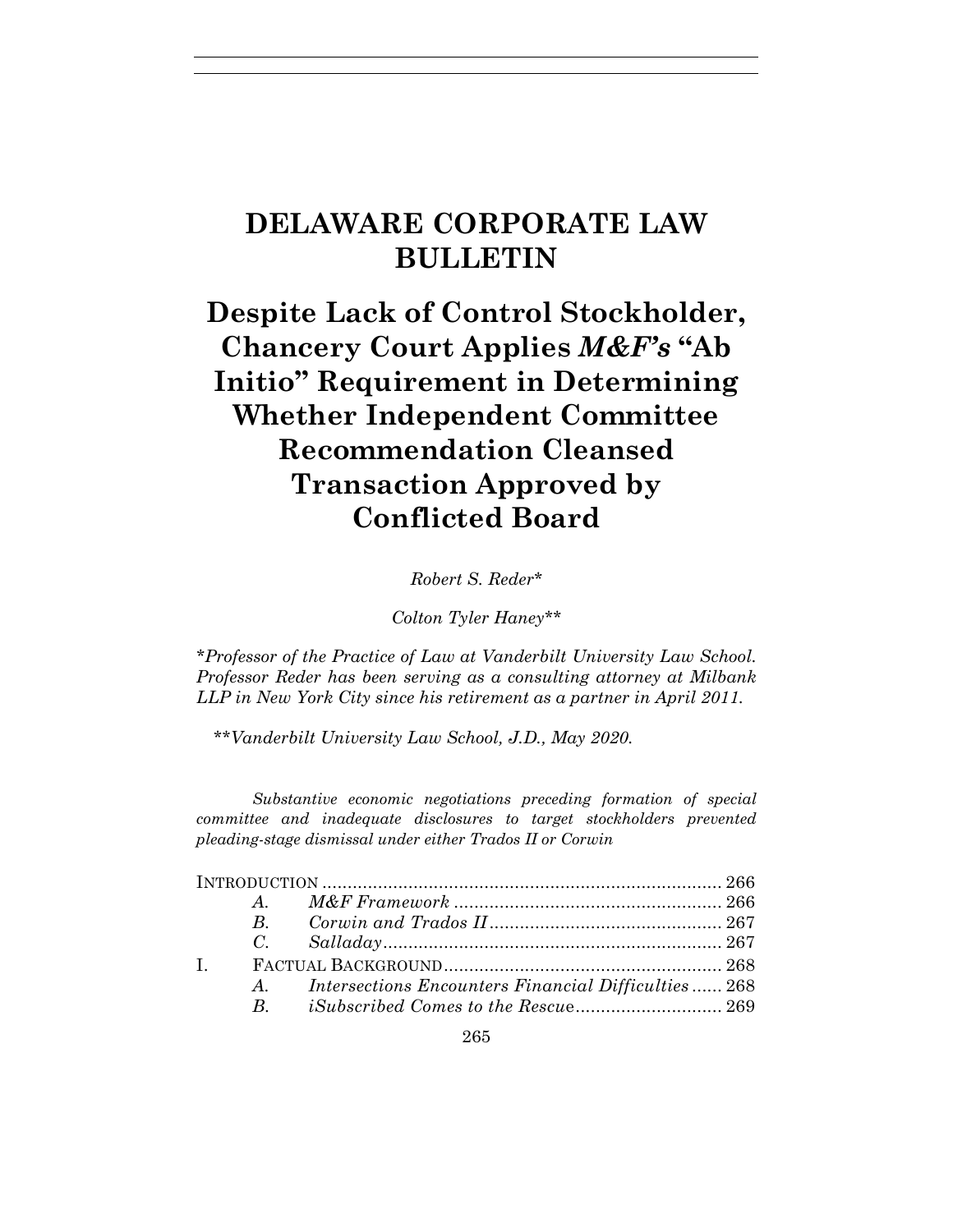|  | II. VICE CHANCELLOR GLASSCOCK'S ANALYSIS 271 |  |
|--|----------------------------------------------|--|
|  |                                              |  |
|  |                                              |  |
|  |                                              |  |

#### **INTRODUCTION**

 Traditionally, Delaware courts applied the entire fairness standard of review in assessing the propriety of controlling stockholderled buyouts. This standard places a heavy burden on the controlling stockholder and target board of directors to establish that the buyout is procedurally fair and offers a fair price. When "entire fairness is the standard of review, a motion to dismiss is rarely granted." *See Salladay v. Lev*, No. 2019-0048-SG, 2020 WL 954032 (Del. Ch. Feb. 27, 2020) ("*Salladay*").

## *A. M&F Framework*

All this changed with the Delaware Supreme Court's decision in *Kahn v. M&F Worldwide Corp.*, 88 A.3d 635 (Del. 2014) ("*M&F*"). As written in *Salladay,* the *M&F* Court established a six-part framework (commonly referred to as the "*M&F Framework*") for the target board to "recover business judgment review by making the transaction contingent from inception upon the presence of a fully constituted, fully authorized special committee" of the target board "*and* a vote of informed and un-coerced minority stockholders" ("*Dual Protections*"). When the requirements of the *M&F Framework* are satisfied, pleadingstage dismissal of stockholder challenges to the controlling stockholderled buyout generally will follow.

One aspect of the *M&F Framework* garnering much attention of late is the so-called "*ab initio*" requirement that the Dual Protections be in place "*up-fron*t" so "the controlling stockholder knows that it cannot bypass the special committee's ability to say no" during negotiations. Subsequent decisions of the Delaware Supreme Court in *Flood v Synutra Int'l, Inc.*, 195 A.3d 754 (Del. 2018) ("*Flood*") and *Olenik v. Lodzinski*, 208 A.3d 704 (Del. 2019) ("*Olenik*") sought to clarify the ab initio requirement. According to *Flood*, "from the beginning" means "before any substantive economic negotiations begin." *Olenik* added that "preliminary discussions" can "transition[] to substantive economic negotiations when the parties engaged in a joint exercise to value [the acquirer and target company]." For a discussion of *Flood* and *Olenik*, *see* Robert S. Reder, *Delaware Supreme Court Explores Application of*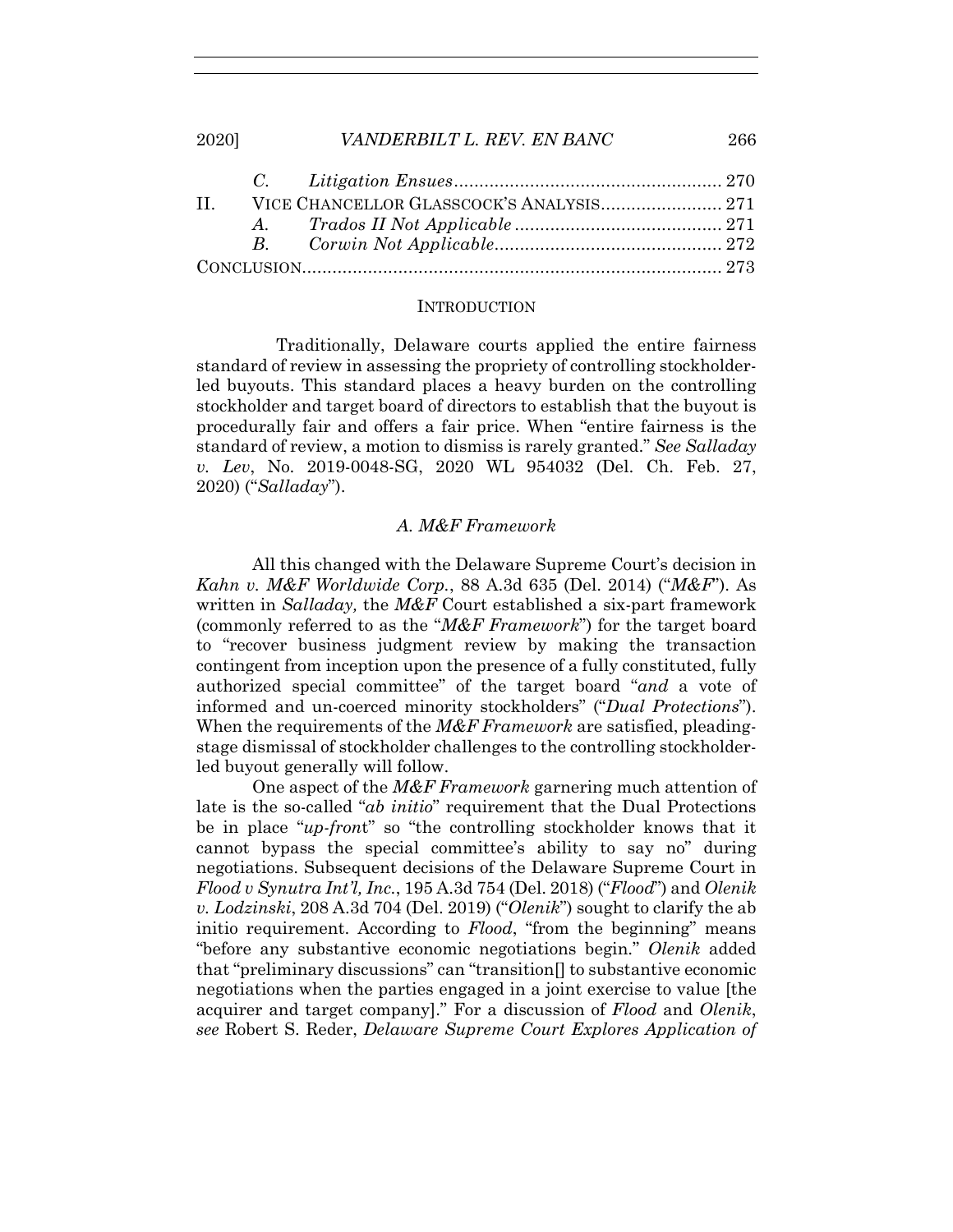*MFW's "Ab Initio" Requirement in Controlling Stockholder-Related Litigation*, 72 VAND. L. REV. EN BANC 237 (2019).

The Delaware Court of Chancery ("*Chancery Court*") applied the reasoning of *Olenik* in *Ark. Tchr. Ret. Sys. v. Alon USA Energy, Inc.,*  No. 2017-0453-KSJM, 2019 WL 2714331 (Del. Ch. June 28, 2019) ("*Alon USA*"). In *Alon USA*, target management met with the controlling stockholder "six times to discuss potential deal terms," including "deal structure, exchange ratio, and price terms," before the target board formed its independent committee. The *Alon USA* Court ruled that these discussions amounted to premature "substantive economic negotiations" in violation of the ab initio requirement. Accordingly, the defendant directors were denied pleading-stage dismissal. For a discussion of *Alon USA*, *see* Robert S. Reder & Matthew K. Vallade, *Negotiating Against Yourself: Flawed Negotiating Process Leads Chancery Court to Deny M&F-Premised Motion to Dismiss*, 73 Vand. L. Rev. En Banc 213 (2020).

### *B. Corwin and Trados II*

Even in the absence of a controlling stockholder, when a thirdparty buyout is approved by a target board of directors at least 50% of whose members are interested in the transaction, a Delaware court will apply the entire fairness standard. However, two Delaware decisions effectively bifurcated the Dual Protections of the *M&F Framework* in offering business judgment review of these transactions. *First*, as written in *Salladay* but originally under *Corwin v. KKR Fin. Holdings LLC*, 125 A.3d 304 (Del. 2015) ("*Corwin*"), "approval by a fully informed, un-coerced vote of disinterested stockholders can cleanse the transaction—even where entire fairness would otherwise apply," thereby triggering business judgement review. *Second*, as written in *Salladay* but originally under *In re Trados Inc. S'holder Litig.*, 73 A.3d 17 (Del. Ch. 2013) ("*Trados II*"), "a fully-empowered, independent special committee can potentially cleanse the transaction," with similar effect.

#### *C. Salladay*

In *Salladay*, the Chancery Court explored the availability of both the *Corwin* and *Trados II* cleansing techniques in the case of a buyout involving a significant target stockholder. Although the plaintiff did not allege that the significant stockholder controlled the target, half of the target board members were clearly interested in the transaction. Vice Chancellor Sam Glasscock III's *Corwin* analysis broke no new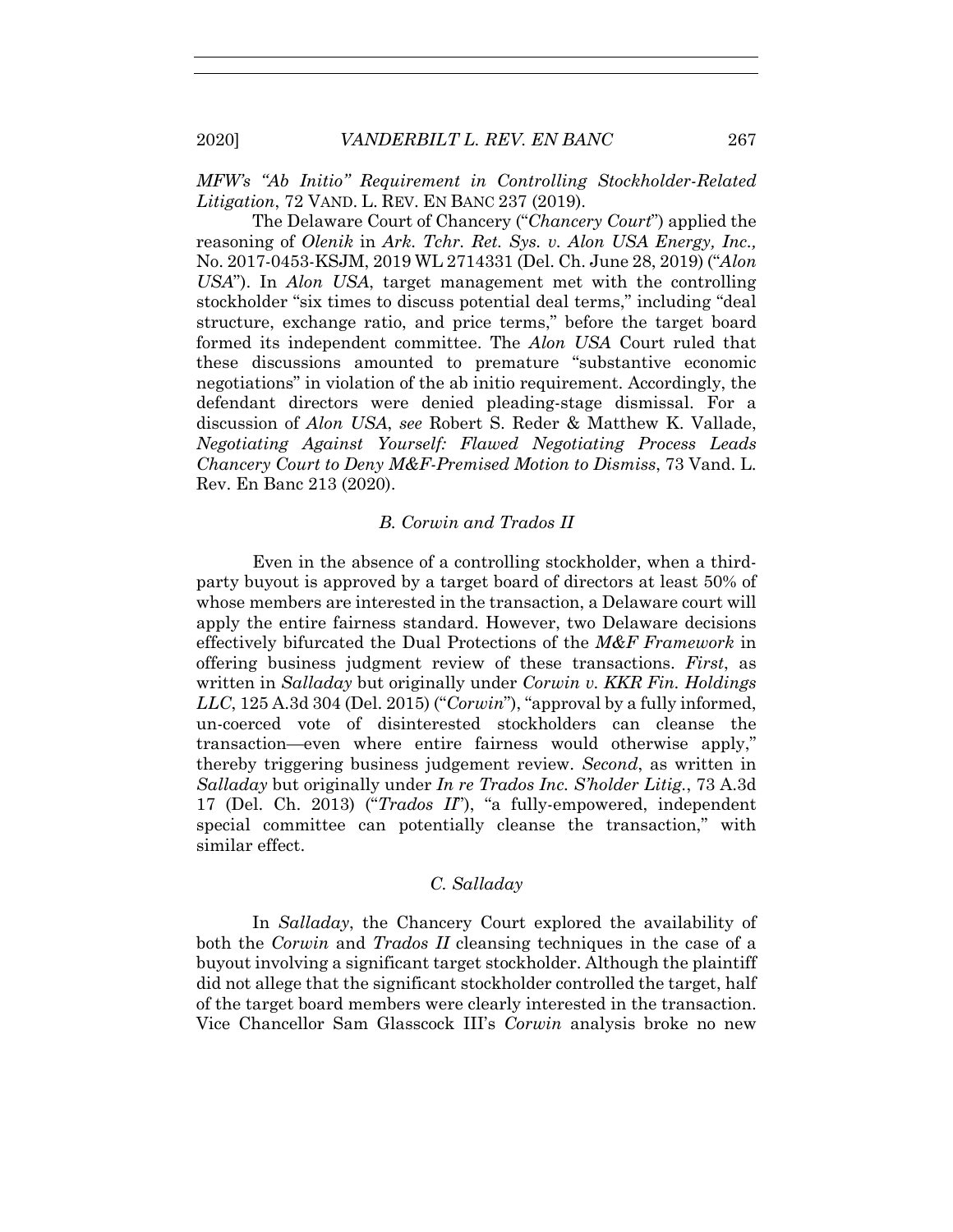ground, but he did conclude that inadequate disclosures to target stockholders deprived defendants of *Corwin* cleansing at the pleading stage. On the other hand, the Vice Chancellor's discussion of *Trados II*  offered an interesting application of the *M&F Framework*'s ab initio requirement. Vice Chancellor Glasscock determined that preliminary discussions of the target board's acceptable range of value undermined the role of an independent committee later established to negotiate the buyout. Because neither *Corwin* nor *Trados II* was available to support pleading-stage dismissal, the Vice Chancellor ruled that entire fairness would be the applicable standard of review.

## I. FACTUAL BACKGROUND

## *A. Intersections Encounters Financial Difficulties*

 Intersections, Inc. ("*Intersections*" or "*Company*") "provides identity protection software services that help protect sensitive information and data in the virtual world." As of November 2018, 42.7% of the Company was owned by Loeb Holding Corporation ("*Loeb*"), a private equity firm which "co-founded Intersections in 1996" and maintained representation on Intersections' board of directors ("*Board*") through Bruce Lev, Loeb's managing director. Two other members of the six-person Board had significant equity investments: CEO Michael Stanfield, with an 8.7% stake, and David McGough, CEO of a longtime Intersections partner, with a 4.7% stake. The shares owned by minority stockholders were publicly traded on the NASDAQ Stock Market. The Company's Securities and Exchange Commission ("*SEC*") filings characterized the stake controlled by the three directors "as potentially controlling."

After launching a heavily marketed, but ultimately unsuccessful, upgrade to its "flagship product" in 2017, Intersections faced serious "financial difficulties." Accordingly, Intersections "began to look for additional borrowing or stock equity sales to raise capital." To facilitate the search, the Board formed a special committee consisting of the three independent directors ("*Committee*") "to enter due diligence and explore possible financing options." The Company failed to secure financing through June 2018 despite multiple negotiations, including a \$3.31 per share unsolicited nonbinding proposal, subsequently withdrawn, from KKR & Co. Inc.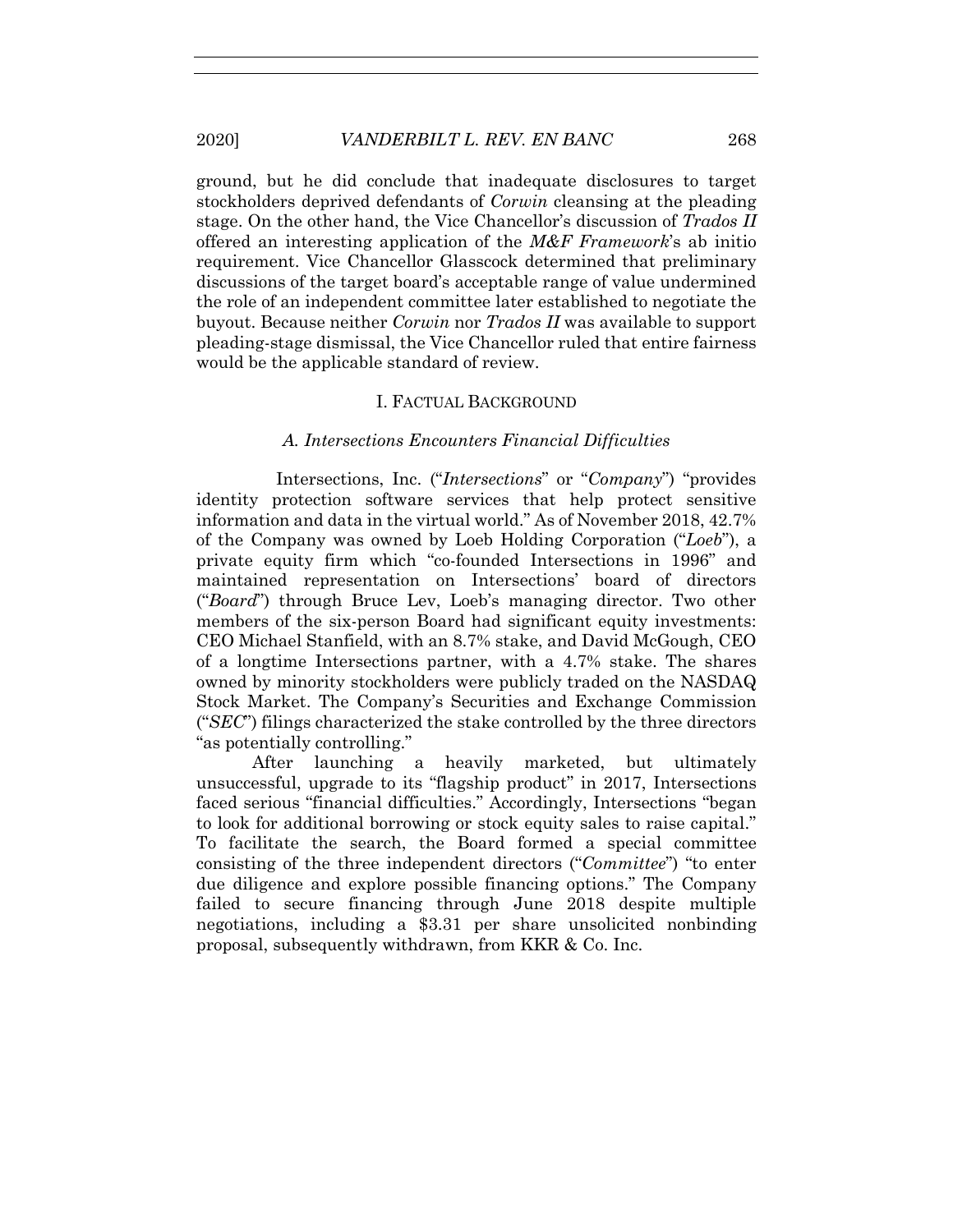## *B. iSubscribed Comes to the Rescue*

Then, on September 14, iSubscribed Investor Group (together with its acquisition vehicle, "*iSubscribed*"), a private enterprise involved in providing "consumer digital security," approached Intersections with a potential transaction. Initial conversations began with Stanfield, Lev, and the Company's CFO, as well as separate discussions directly with Loeb. "Within a week, iSubscribed entered a non-disclosure agreement and began conducting due diligence." At a meeting held on September 27, Stanfield "effectively told [iSubscribed] that the Intersections Board would be receptive to an acquisition offer of \$3.50 to \$4.00 per share." Subsequently, Stan, Lev, and McGough each expressed interest in rolling over a "substantial majority" of their Company shares in any transaction with iSubscribed.

 On October 5, after receiving an update from management, the Board "reconstituted the Committee, which had been previously abandoned." Four days later, iSubscribed "proposed to acquire Intersections at \$3.50 per share" *via* a merger transaction "and provide \$30 million of senior secured convertible note financing" upon signing of the merger agreement. The note financing was conditioned on iSubscribed receiving "the right to designate a majority of the members on the Board . . . if the proposed acquisition transaction were terminated." As such, if the merger agreement terminated before a transaction was completed, iSubscribed would own "approximately a 35% ownership position in Intersections" through conversion of its notes. iSubscribed's offer, which was "at the precise bottom of the range Stanfield had suggested," also "contemplated that Stanfield, McGough, and Loeb could roll their equity into the deal" and that Loeb and McGough would exchange previously issued promissory notes for convertible note financing "at a favorable rate." On October 10, on advice of counsel, the Committee "determined that any acquisition would be conditioned on approval by a majority-of-the-minority stockholder vote" of the Company stockholders "not rolling over their shares in the transaction."

When iSubscribed increased its bid to \$3.68 on October 11, the Board granted iSubscribed exclusive negotiating rights. Although the Committee "retained a 'nationally recognized investment banking firm' as financial advisor for the proposed transaction," this firm "abruptly terminated the engagement" only days later. The Committee then turned to North Point Advisors ("*North Point*"), who was given only "eight days to review the proposed transaction and provide a fairness opinion." Upon receipt of North Point's opinion, the Committee "recommended approval of all aspects of the Transaction." That same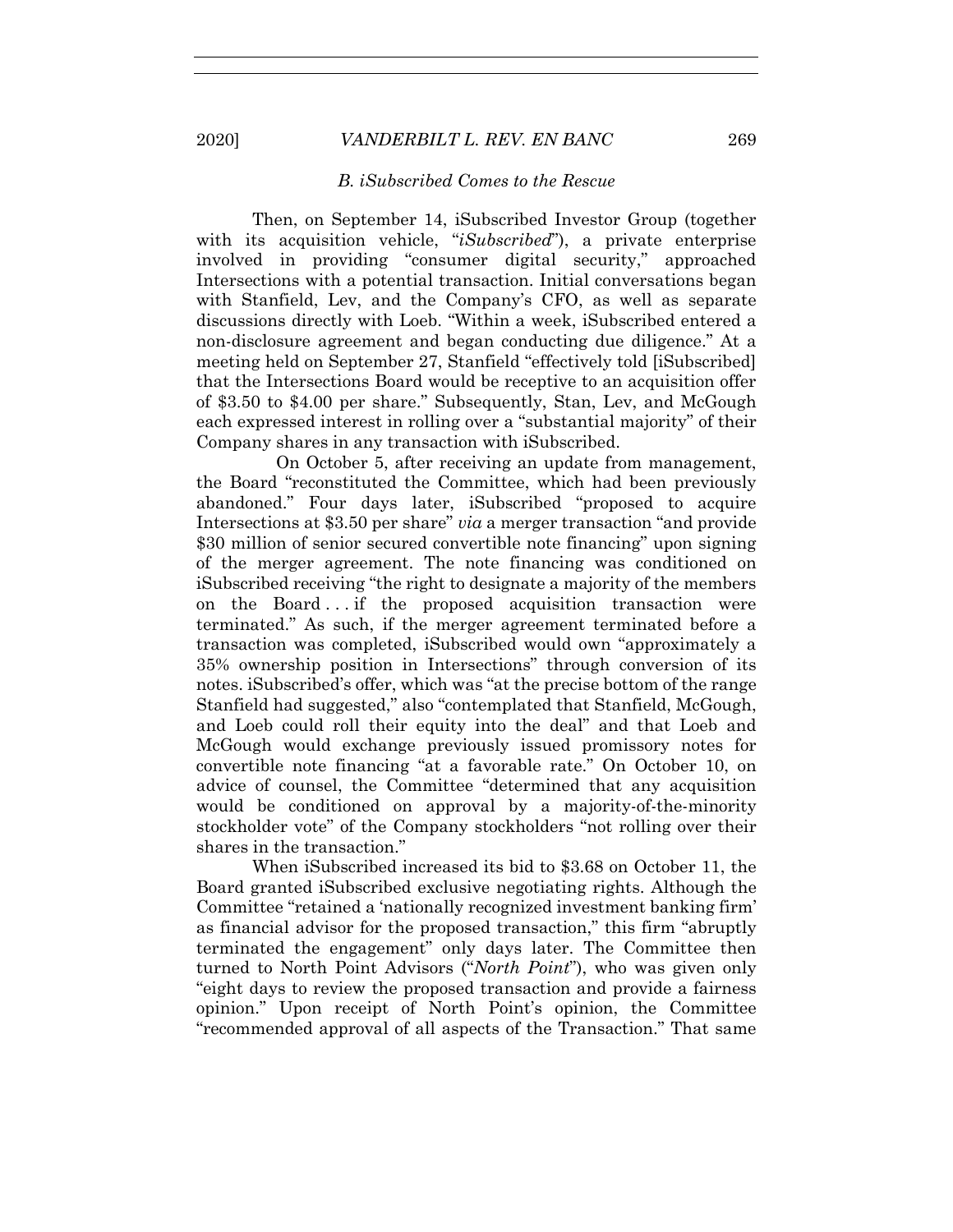day, the Board "approved the Transaction at \$3.68 per share, just below the midpoint of the range suggested to [iSubscribed] by Stanfield." The Company advised other "potential financing partners," with whom discussions were then underway, that it "was not interested in proceeding with them."

The merger agreement provided for a rollover of significant equity by Loeb (80% of its shares), McGough (68.6% of his shares), and Stanfield (35.7% of his shares). Additionally, Stanfield "received a golden parachute . . . payment of around \$5.85 million" and a significant post-closing consulting arrangement. The note purchase agreement signed by Intersections and iSubscribed permitted Loeb and McGough to convert their outstanding notes "into common stock at a price of \$2.27 per share," a price significantly below the merger price. For their part, "Stanfield, Loeb, and McGough entered into support agreements to tender their shares and grant proxies to vote their shares in favor of the Merger."

## *C. Litigation Ensues*

On November 29, Intersections filed a Schedule 14D-9 with the SEC ("*Schedule 14D-9"*) to provide required disclosures concerning the transaction to Company stockholders. The Schedule 14D-9 allegedly lacked material information concerning iSubscribed's "aggregate ownership percentage following the conversion of its Notes," as well as "how NASDAQ Rule 5640 would apply" to potentially limit iSubscribed's negotiated right to appoint a Board majority. NASDAQ Rule 5640 ("*Rule 5640*") "proscribes appointment powers disproportionate to ownership," which could "potentially limit [iSubscribed] to appointing only a minority of the Board" should it convert its notes into a 35% stock position upon termination of the merger agreement. Further, the Schedule 14D-9 did not disclose "the reason why the first investment bank . . . terminated its engagement several days" after its retention.

Upon expiration of the SEC waiting period following dissemination of the Schedule 14D-9, Loeb, Stanfield, and McGrough acted in their capacities as Company stockholders to approve the merger. Then, in January 2019, Lance Salladay, "a stockholder of Intersections at all relevant times," challenged the transaction by filing a breach of fiduciary duty claim in the Chancery Court against all Board members. After plaintiff "voluntarily dismissed" the claims against the three independent directors, the remaining directors moved to dismiss.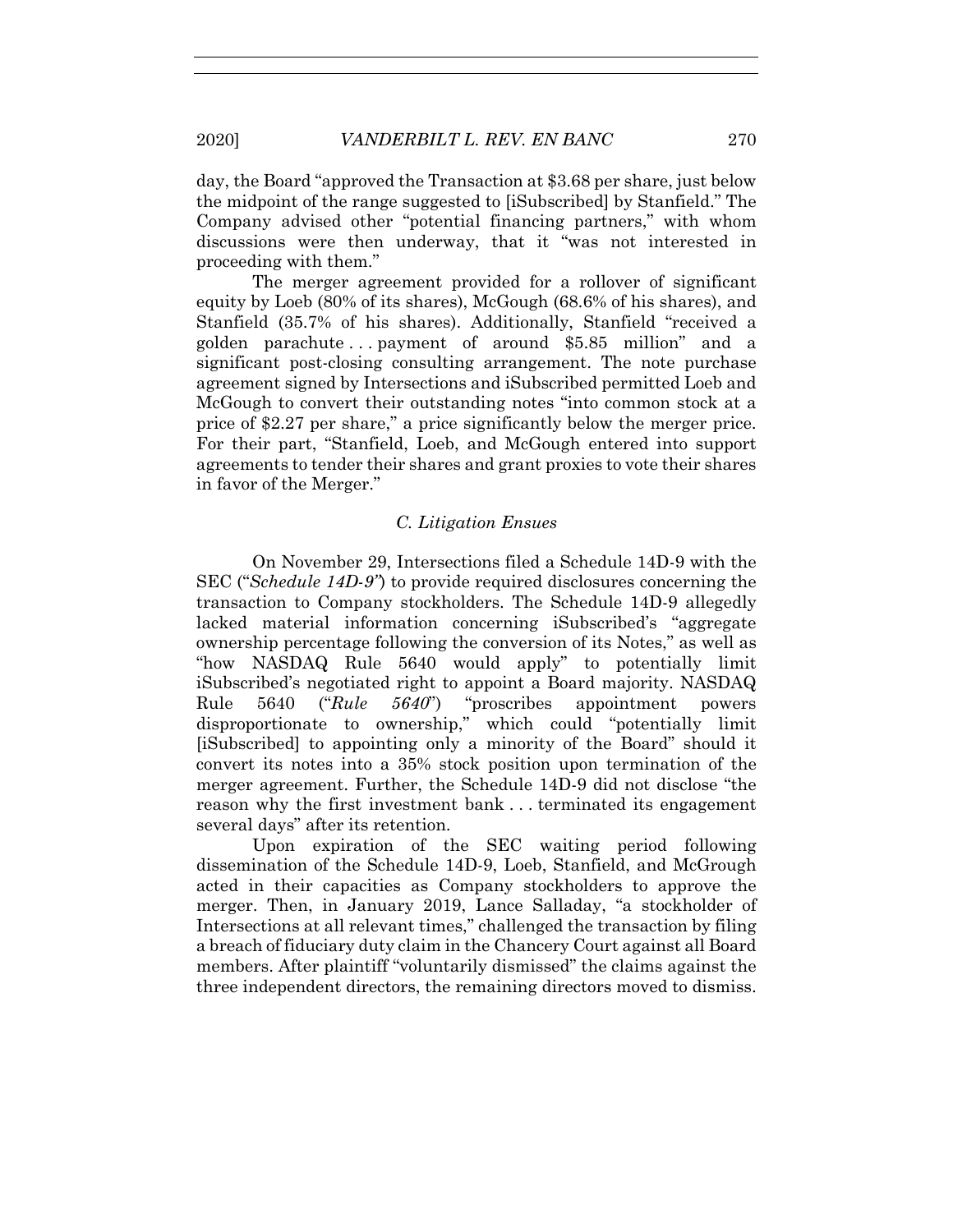## II. VICE CHANCELLOR GLASSCOCK'S ANALYSIS

 Crucially, for reasons not addressed in *Salladay*, the plaintiff did not allege that Loeb or the three defendant directors controlled Intersections, despite their effective control of over 50% of Intersections' stock and their characterization in Company SEC filings "as potentially controlling." Thus, there was no need for Vice Chancellor Glasscock to consider the applicability of the *M&F Framework* in considering the defendants' motion to dismiss.

On the other hand, since 50% of the Board's six members—Lev, Stanfield, and McGrough—were undeniably interested in the transaction, the Vice Chancellor explained that entire fairness would be the appropriate standard of review *unless* either *Trados II* or *Corwin* was available to trigger business judgment review. Because the plaintiff adequately alleged infirmities with the Committee process and inadequate Schedule 14D-9 disclosures, neither defense was available, leading the Vice Chancellor to deny the defendants' motion to dismiss. Further, the Vice Chancellor declared that entire fairness would be applicable because the plaintiff's complaint "clears the low hurdle of pleading unfair process and price . . . by adequately alleging that insiders influenced the transaction to divert merger consideration to themselves, and that the Company was sold at an unfairly depressed price."

### *A. Trados II Not Applicable*

Citing *Trados II*, Vice Chancellor Glasscock explained that, even when a transaction is approved by a conflicted board of directors, "a fully constituted, adequately authorized, and independent special committee can cleanse such a transaction . . . because the true empowerment of a committee of independent, unconflicted directors removes the malign influence of the self-interested directors, and thus should result in business judgement review." To determine whether *Trados II* provided relief to the defendant directors, the Vice Chancellor focused on "the timing of the formation of the [C]ommittee." Applying the "same rationale" as drove the decisions in *Flood* and *Olenik*, the Vice Chancellor opined that "the [C]ommittee [must] be sufficiently constituted and authorized *ab initio* . . . consistent, that is, with the requirements set forth in" *M&F*. As such, "[e]ven in a non-control setting, commencing negotiations prior to the special committee's constitution may begin to shape the transaction in a way that even a fully-empowered committee will later struggle to overcome. In that scenario, ... the existence of the committee is insufficient to replicate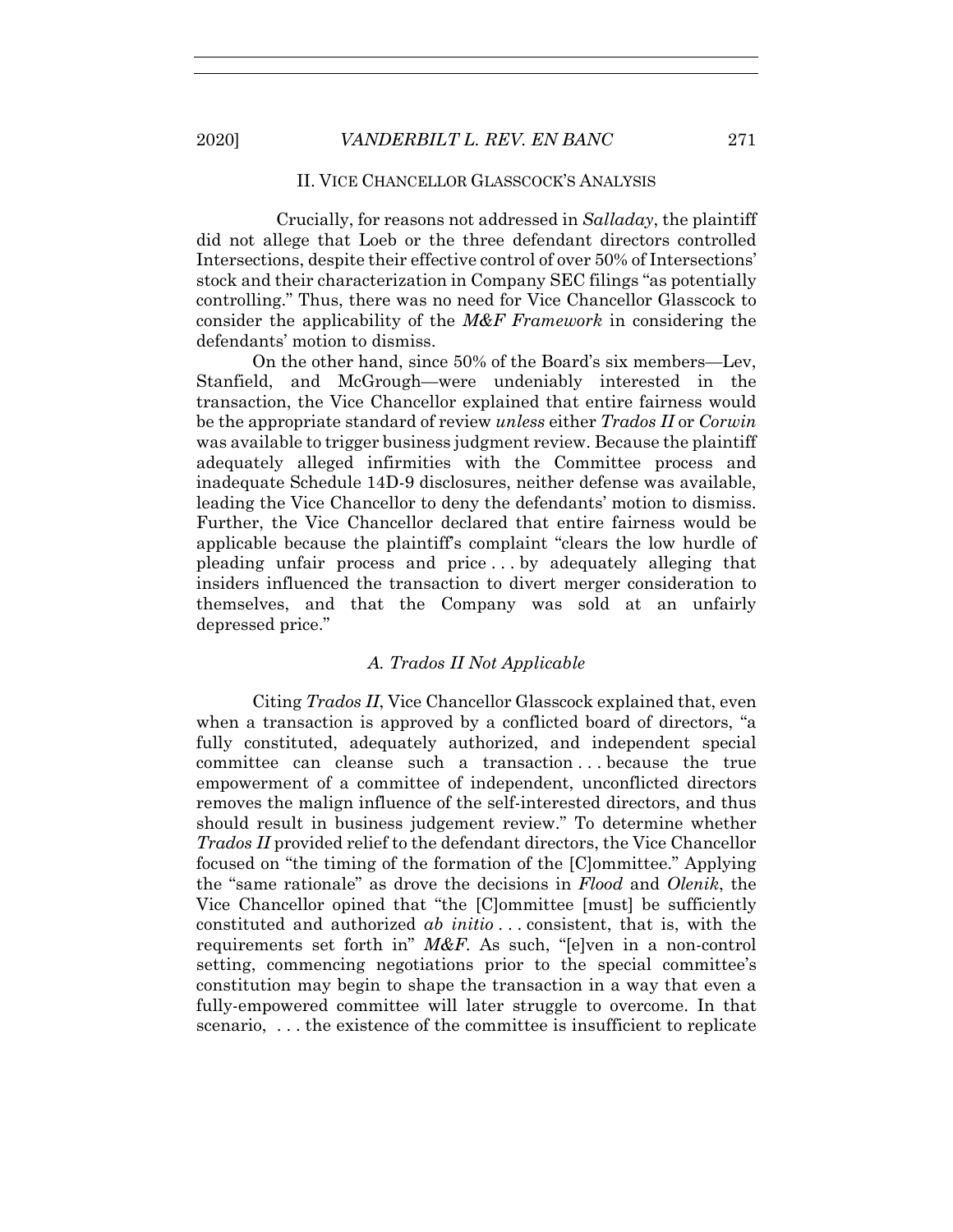an arms-length transaction." And as the *Olenik* Court clarified, when parties engage in preliminary discussions over valuation before the committee is properly constituted, "these valuations set the field of play for the economic negotiations to come by fixing the range in which offers and counteroffers might be made."

Applying the *Olenik* ab initio framework, Vice Chancellor Glascock concluded that "the Committee was not properly constituted from the Merger's inception in a way that could take advantage of the cleansing effect proposed in *Trados II*." Specifically*,* Stanfield and Lev had significant conversations with iSubscribed before the abandoned Committee was reconstituted. Although the Schedule 14D-9 represented that Stanfield "did not have authority to negotiate on behalf of the Company" and "only gave his personal view of what price the directors would be amenable to," the Vice Chancellor focused on Stanfield telling iSubscribed that the Board would be receptive to an offer between \$3.50 and \$4.00 per share. Recognizing that these discussions were neither as "extensive" nor as durationally significant as the "preliminary discussions" in *Olenik*, the Vice Chancellor nonetheless found "that at the pleading stage I can infer that . . . these discussions prior to the Committee's reconstitution essentially formed a price collar that 'set the field of play for the economic negotiations to come.' " That iSubscribed's initial offer was at "the exact lower end of Stanfield's suggestion," while the final negotiated price was "just under the middle of the range he provided," "strengthened" this inference. While "[d]iscovery may demonstrate otherwise," the well-pled allegation of "substantive economic negotiations, pre-Committee, . . . raises a pleading-stage inference that these discussions deprived the Committee of the full negotiating power sufficient to invoke the business judgement rule."

## *B. Corwin Not Applicable*

 Next, Vice Chancellor Glasscock applied a *Corwin* analysis and concluded that it was "reasonably conceivable" that the Schedule 14D-9 included material misstatements and omissions, making *Corwin* cleansing unavailable at the pleading stage:

• *First*, the Schedule 14D-9 failed to disclose adequately iSubscribed's "[a]ppointment [r]ights if the [s]tockholders [r]eject the [m]erger." Although the information necessary to determine whether Rule 5640 would limit iSubscribed's ability to take control of the Board was scattered throughout the Schedule 14D-9, according to the Vice Chancellor, this "scavenger hunt" approach to disclosure "leaves the stockholder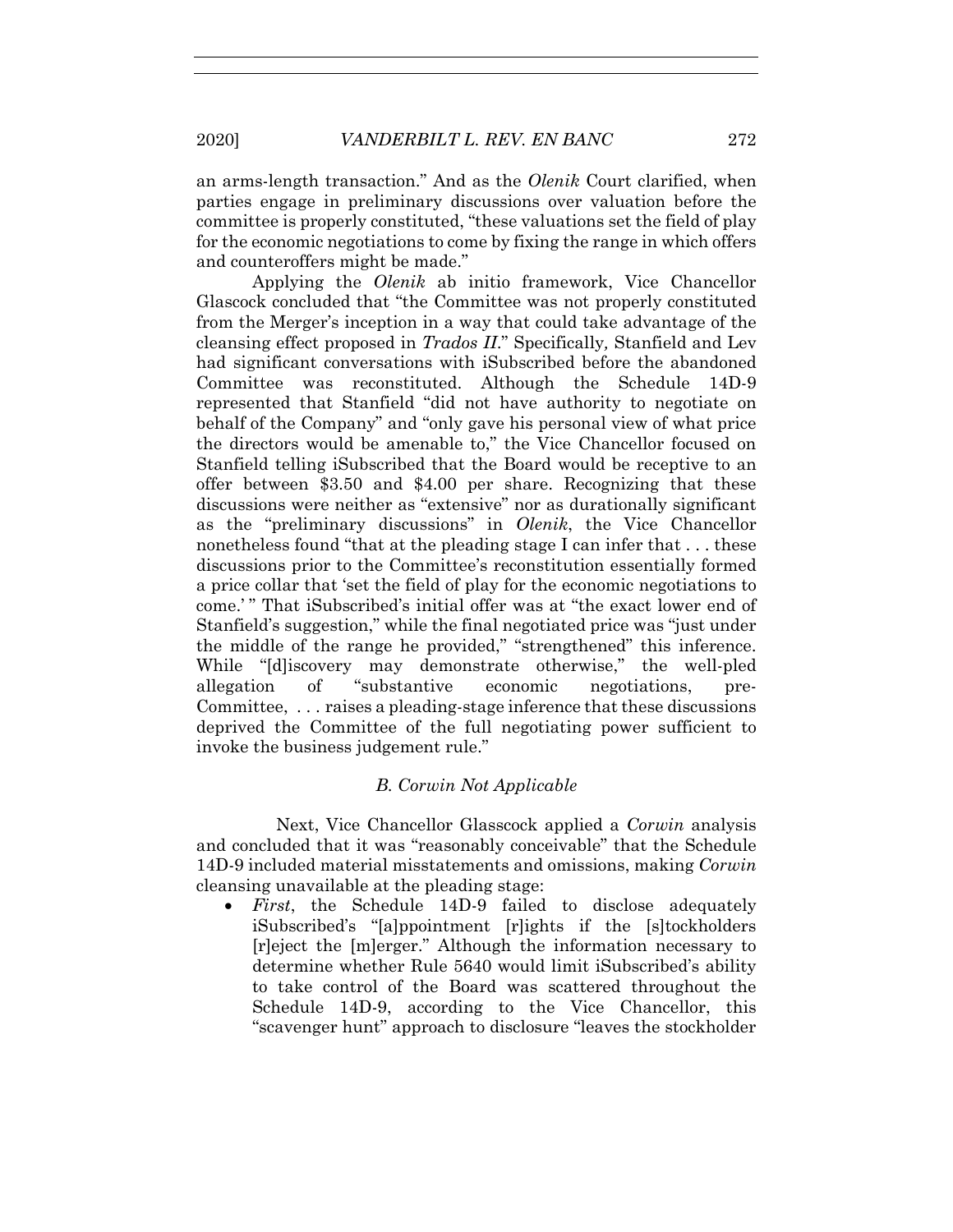on her own to look past the impression of a contractual right to control that the 14D-9 creates, and to discern that the application of Rule 5640 might supersede this contractual outcome." Without further clear guidance, "the stockholder must track down stock ownership numbers in the exhibits to complete the analysis," leading to a "plausibly coercive" presentation "not sufficient to meet a fiduciary's disclosure obligations." Further, he found that the "potential that a 'no' vote could lead to ownership of equity in a newly-controlled corporation is material to a stockholder's decision on whether to sell her shares."

• *Second*, the Vice Chancellor found it "reasonably conceivable" that missing information regarding the exit of the first financial advisor hired to evaluate the acquisition would have been material to a reasonable stockholder." After all, a "fairness opinion is perhaps the most material factor in a 'sell/don't sell' binary decision . . . ." Defendants argued that this information was immaterial in light of the "extensive disclosures" provided with North Point's fairness opinion. In response, the Vice Chancellor noted that "[t]he [p]laintiff's inference is that the financial advisor found it could not approve the Transaction as it stood and so it walked away, and the Company chose not to disclose its disapproval." Finding a lack of sufficient detail in the Schedule 14D-9 to discern the actual state of affairs, the Vice Chancellor concluded that a "reasonable stockholder" would "want to know why a well-known financial advisor voluntarily terminated an engagement and walked away from a fully formed transaction."

## **CONCLUSION**

*Salladay* discusses the options available to corporate dealmakers and their legal counsel to obtain business judgment review—and ultimately pleading-stage dismissal—of conflicted transactions. If a controlling stockholder is to receive benefits from the transaction not shared with the other stockholders (e.g., a controlling stockholder-led buyout), *both* an independent board committee *and* obtaining disinterested stockholder approval are necessary to satisfy the Dual Protections of the *M&F Framework*. In the absence of a controlling stockholder but where at least 50% of the target board is interested in the transaction, *either* of *M&F*'s Dual Protections will suffice: (i) fully-informed, uncoerced approval by the disinterested